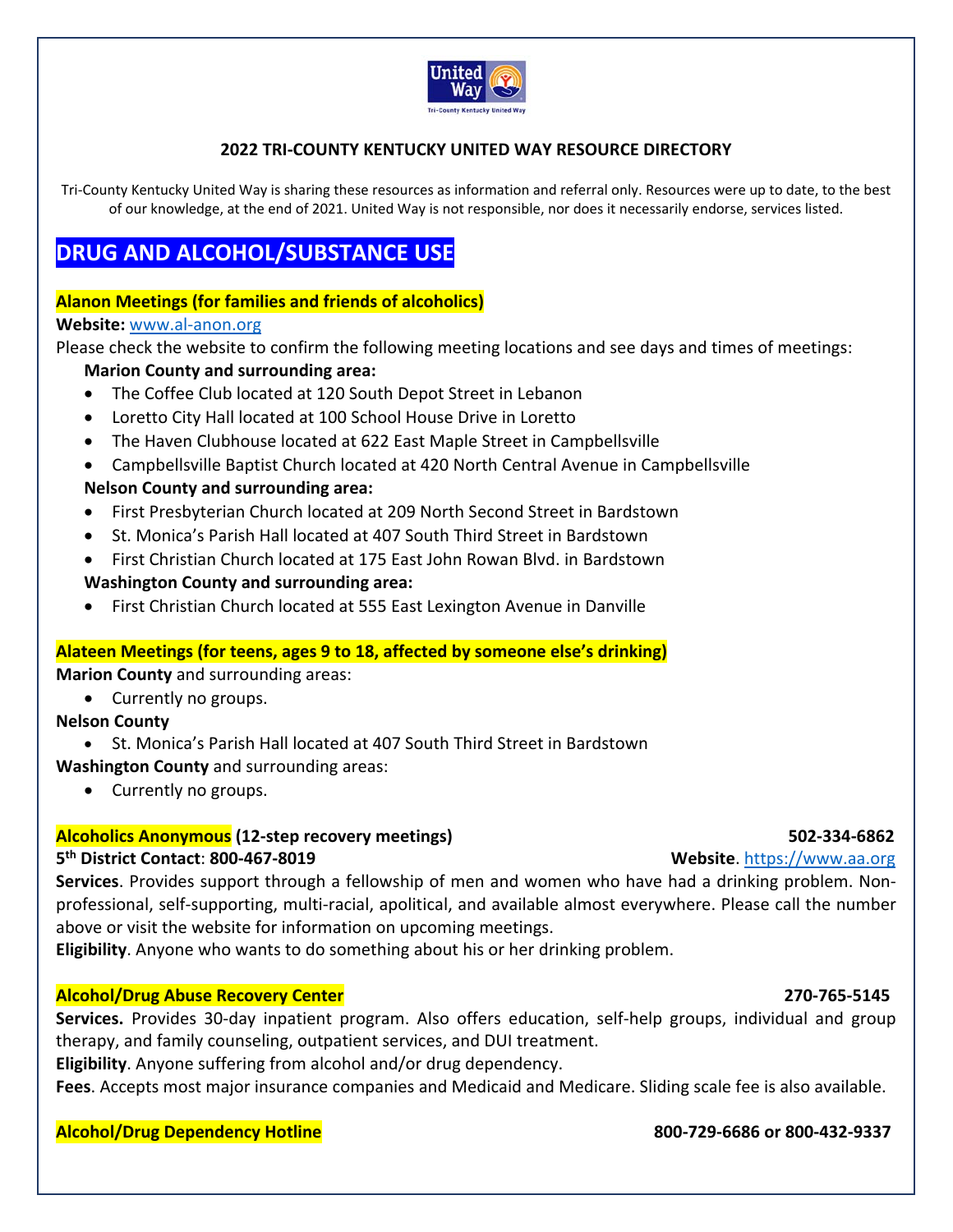# United wav

### **Addiction Recovery Center (ARC)/Crown Recovery Center 24/7 addiction help hotline: (888) 520‐9126**

### **Website.** www.arccenters.com/Crown‐recovery‐center

**Services**. Offers full continuum of care including residential, transitional, intensive outpatient, outpatient, medically assisted treatment (MAT), vocational rehabilitation, and job training. Holistic treatment program with CARF‐accredited clinical programs, medical services, a Christ‐centered spiritual emphasis that includes the 12 steps and chaplaincy care, and a broadening scope of vocational training opportunities for clients. **Eligibility**. Accepts Kentucky Medicaid plans.

### **Astra Behavioral Health**

| 1013 Granite Drive in Bardstown        | 502-349-3100 |
|----------------------------------------|--------------|
| 420 Loretto Road, Suite 200 in Lebanon | 270-321-4480 |
| 200 Ring Road in Elizabethtown         | 270-506-2730 |
|                                        |              |

### **Website.** www.astrabh.com

**Services.**  Provides psychiatric services (evaluations, medication management and monitoring, etc.), therapy (assessments, individual, family, marriage, therapeutic, etc.), target case management, Supported Employment, and substance abuse services.

### **Bardstown Participation Station 502‐507‐1884**

### **138 Robin Drive in Bardstown**

**Website**. www.participationbardstown.org or www.communicareservices.org

**Services**. Offers a safe environment where individuals can learn and develop vital skills to enhance their recovery experience and provides opportunities to return to a productive, healthy and meaningful life. Educates, empowers, and enhances the lives of individuals moving toward recovery and mental wellness. Provides class on self‐advocacy through managing stress, computer skills, art relaxation, and other activities. Offers non‐ emergency peer-to-peer telephone support to individuals living with mental illness.

**Eligibility**. Adults with disabilities, low income, mental health issues, and/or addiction.

### **Become a Smoke‐Free Teen: Quit Vaping**

**Website**. https://teen.smokefree.gov/

**Services**. Explains tools to help you quit and how to use them.

### **830 West Broadway in Campbellsville**

**Services**. Immediate access to physician/clinical support; individual counseling and group therapy; peer support and case management services; medication assisted treatment; 24-hour scheduling; walk-ins accepted until 3:00 p.m. on weekdays. Accepts Medicaid, Medicare and commercial insurance.

### **Casey's Law**

**Website.** www.CaseysLaw.org or www.CaseysLaw.blogspot.com **Facebook.** @caseywethingtonact **Services**. Provides means of intervening with someone who is unable to recognize his/her need for treatment due to their impairment. This law allows parents, relatives, and/or friends to petition the court for treatment on behalf of the person who has a substance use disorder. To find a copy of the law, visit **www.irc.state.ky.us.**  Click on the Legislative Resources link and choose KRS 222.430 to 222.437.

**2735 Bardstown Road in St. Catherine 502‐900‐2040**

### **BrightView Health 833‐510‐HELP (4357)**

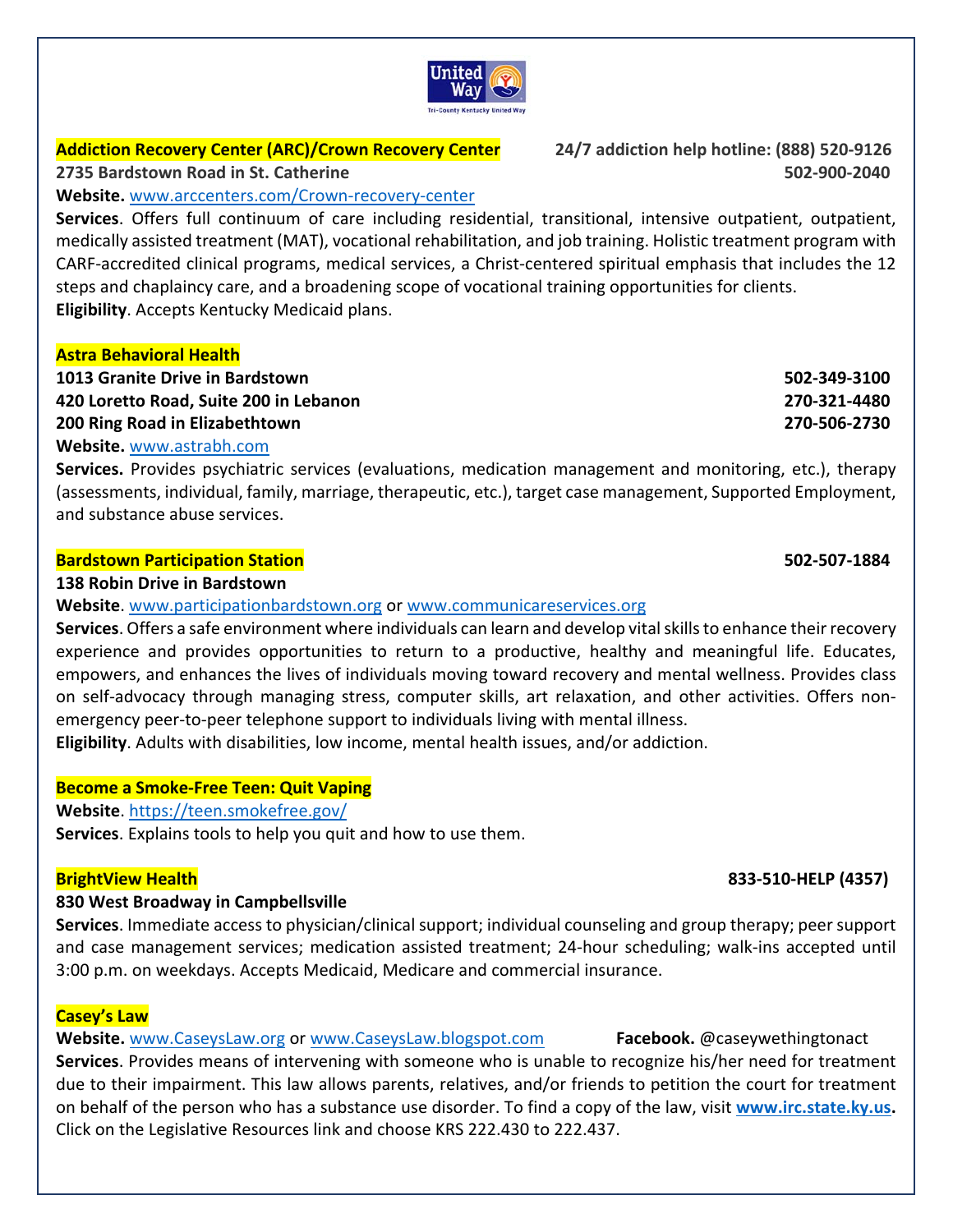

### **Center for Behavioral Health 270‐234‐8180**

**2645 Leitchfield Road, Suite 104 in Elizabethtown** 

### **Website. www.centerforbehavioralhealth.com**

Services. Provides several options for treatment in Louisville, Frankfort, Elizabethtown, Bowling Green, and Richmond. See website for specifics at each location.

### **Communicare 859‐336‐7746 Crisis Line: 1‐800‐641‐4673 (Hope)**

**324 East Main Street, Springfield Website: https://www.communicare.org**

**Services.**  Mental health center providing behavioral health, developmental disabilities, and substance use services in Marion, Nelson, and Washington Counties. Locations include:

| <b>Communicare Clinic</b> |
|---------------------------|
| 331 South Third Street    |
| Bardstown, KY 4004        |
| 502-348-9206              |

**Communicare Clinic**  Masonic Temple Bldg. 65 Old Springfield Road, Suite 2 Lebanon, KY 40033 270‐692‐2509

**Communicare Clinic**  324 East Main Street Springfield, KY 40069 859‐336‐774

### **Counseling Services of Bardstown 502‐349‐3240/502‐912‐8137**

### **321 West Stephen Foster Avenue in Bardstown**

**Services**. Provides a variety of therapy to adults, such as family, individual (depression, anxiety, substance abuse, phobias, etc.), marital, stress management, post‐divorce, anger management, trauma and PTSD, grief, family conflict, etc. Offers video and/or telehealth services.

### **County Attorneys**

Services. Provides prosecution of criminal law violations including all misdemeanors, such as DUI offenses, traffic violations, assault, and theft of less than \$300. Have prosecutorial jurisdiction over juvenile issues (criminal acts, dependency, neglect, and abuse). Works with judges to issue emergency protective orders in domestic violence cases, handle extraditions, and oversee mental commitments and disability cases. Handles felony preliminary hearings and prosecute to recover delinquent taxes. Can also assist with Casey's Law.

**Marion County Attorney's Office**, located at 104 West Main Street in Lebanon. 270‐692‐1260. **Nelson County Attorney's Office**, located at 602 Bloomfield Road in Bardstown. 502‐348‐1850. **Washington County Attorney's Office**, located at 108 West Main Street in Springfield. 859‐336‐3901.

### **Embrace Hope Recovery Center 502‐331‐6002**

**1000 East John Rowan Boulevard, Suite #107, in Bardstown** 

**Website. www.embrace‐hope‐recovery‐center.business.site**

**Services**. Addiction treatment center offering services that include: counseling (individual, family, group), case management services, peer support services, Batterer Intervention Program (30‐week program designed to address men and women who batter-meets the court order criteria), Trauma Informed Care, referrals, medication assisted treatment, suboxone provider, Casey's Law Assessments, and DUI classes.

### **Find Help Now 833‐8KY‐HELP (833‐859‐4357)**

**Website. https://findhelpnowky.org** After hours, KY Opioid and Assistance Resources Hotline: **800‐854‐6813 Services.** Provides a list of every Kentucky‐based addiction treatment provider accepting clients right now. Talk to a screening and referral specialist, who can help to find a treatment facility and answer questions about treatment. Has a resource library that can provide useful information on treatment, recovery, how to talk to friends/loved ones about their substance disorder, etc.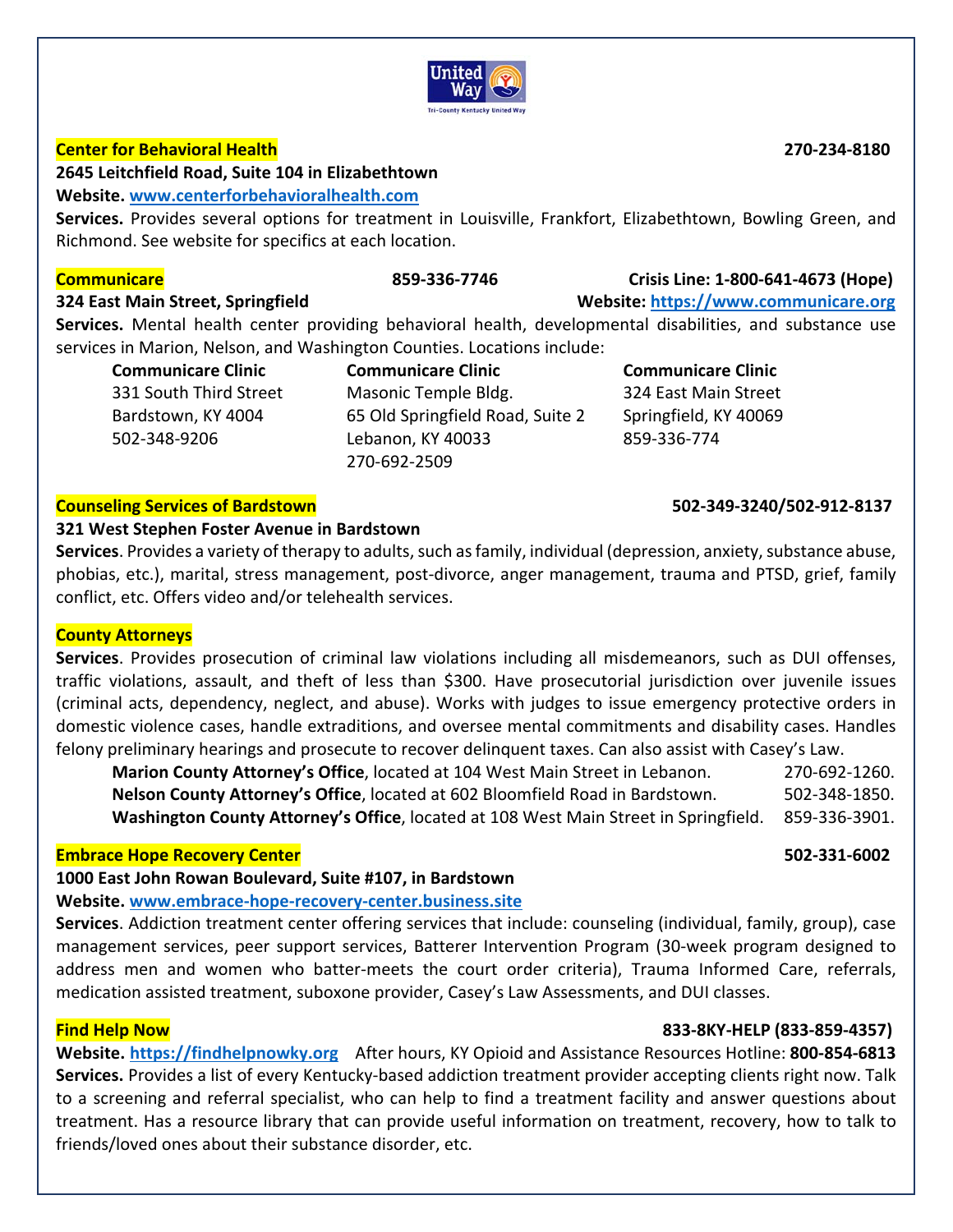### **H.O.P.E. (Helping Others Pursue Excellence) Crisis Number: 270‐699‐6418 270‐321‐4198**

### **106 Cemetery Road in Lebanon**

Services. Offers adult day training, behavior supports, community living supports, personal care, respite, supported employment, consultative clinical and therapeutic services, positive behavior support plan, and supported employment.

### **Isaiah House Treatment Center 859‐375‐9200**

### **Main campus is located at 2084 Main Street in Willisburg Website. www.isaiah‐house.org**

**Services.** Offers comprehensive, dual diagnosis program through a faith‐based, non‐profit addiction treatment center that provides short‐term and longer‐term Residential, Partial Hospitalization (PHP), Intensive Outpatient (IOP) and Outpatient (OP) substance use disorder treatment for men and women. Provides short Medicaid (28 days) treatment and long (8‐11 month) treatment with 27 sober living homes for transitional living. Locations:

- Willisburg. Main Isaiah House Campus houses 92 men, and Patricia's Place is a 16‐bed short‐term Medicaid facility for men.
- Chaplin. Greg Bowen & Jake Juertz Centers are 16‐bed Medicaid facilities for men.
- Harrodsburg. The Lisa Walker Center for women offers a 16-bed facility for adult women.
- Danville. Real Hope Behavior Health Outpatient Services offers Intensive Outpatient, Outpatient, and Medication Assisted Treatment and mental health counseling.
- Versailles. Women's Center offers a 28-bed short-term and IOP residential program for women.

### **Kentucky Moms MATR (Maternal Assistance Towards Recovery) 270‐401‐1706**

**Services**. A Communicare program concerned with preventing drug and alcohol‐affected babies. Staff collaborate with a variety of community agencies in order to identify pregnant women to invite to universal prevention services. Each pregnant woman who participates in prevention or treatment services receives incentives for attendance.

### **KY Opioid and Assistance Resources Hotline 800‐854‐6813**

### **Kentucky Disaster Response – Recovery Support Services Hub call or text 1‐888‐891‐2377 Website. https://kentucky.myrecoverylink.com**

**Services**. Whether you are looking for in‐person treatment for your mental health or substance use, or just want to talk with a supportive person over the phone, their priority is meeting you wherever, whenever, and however works for you. A certified peer recovery support specialist will partner with you to identify ways to best support your immediate needs, as well as be available to continue to support your recovery and wellness goals. Can also access group‐based digital recovery support right on the website. Provides support 5 Days a Week (M-F) between 10AM - 4PM EST; Screenings for Mental Health and Substance Use Concerns; Certified Peer Recovery Specialists Who Have Lived Experience; Referrals to Treatment and Physical Health Services (shelter, food, basic needs); No Cost Services at Any Time; In‐person and Tele‐recovery Service Options.

### **Lincoln Trail Behavioral Health System 270‐351‐9444 or 800‐274‐7374**

### **3909 South Wilson Road in Radcliff Website**. www.lincolnbehavioral.com

**Services**. Offers outpatient and acute inpatient psychiatric treatment for adults, older adults and adolescent girls. Offers a dual diagnosis treatment program for patients with co‐occurring addiction and

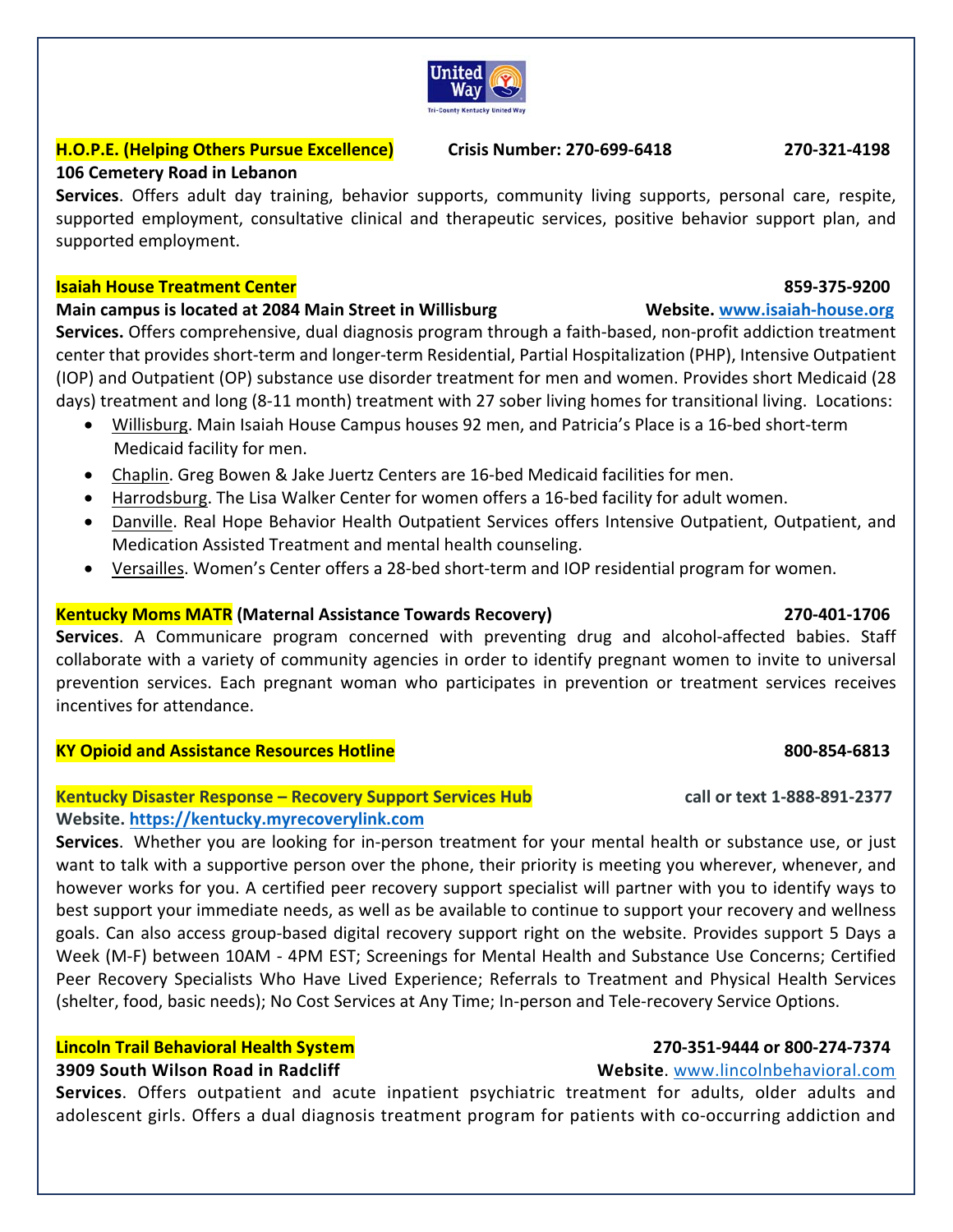### **My Life, My Quit Text START MY QUIT to 855‐891‐9989**

### **2655 Bardstown Road in St. Catherine Website. www.onebridgetohope.com**

**Services.** Provides short‐term residential, recovery program that offers Christ‐centered counseling, teaching and the 12 steps for women suffering from addiction. Other classes include: basic life skills, parenting, restoring relationships, trauma, grief, anger, nutrition, problem‐solving, and more.

### **Parents of Addicted Loved Ones (PAL) Support Group 
<b>SO2-349-3329 502-349-3329**

### **Website. www.palgroup.org**

**Services**. Offers addiction education and support, at no charge, for parents who are trying to save a child from addiction. **Eligibility**. Typically parents, but anyone 18 years+ with a year of sobriety is also invited to attend.

# **One Bridge to Hope 859‐481‐6091**

# **101 Manor Avenue, Suite 100, in Bardstown**

**Nelson County Assessment & Treatment Services 270‐505‐5461**

**Services**. Offers DUI services, 20‐hour education, assessment, intensive outpatient and outpatient therapy.

### **Not On Tobacco (NOT)**

Website. https://www.lung.org/quit-smoking/helping-teens-quit/not-on-tobacco **Services**. Offers a 10‐week, voluntary program for small groups of teens aged 14‐19.



psychiatric issues; a specialized military mental health treatment program for members of our armed

**Fees**. Accepts Medicare, Tricare, and Kentucky Medicaid (under the age of 21 and over the age of 65) and

forces; and The Willows Program, an acute trauma program for adolescent girls.

# **Website. www.MyLifeMyQuit.com**

**Services**. Free service for minors that can help them to quit vaping, smoking, or other tobacco products. Offers live support by phone, text, or online chat. Teens are eligible for up to five calls with an experienced and trained Quit Coach. The program does not provide nicotine replacement therapy.

### **Narcotics Anonymous 859‐253‐4673**

### **Louisville Area (includes Bardstown) 502‐569‐1769**

most commercial insurance plans.

**Website**. www.na.org **NA Meeting Search** app version 2.0 is available for your smartphone or tablet. **Services**. Nonprofit fellowship or society of recovering addicts who meet regularly to help each other stay clean.

# **National Council on Alcoholism and Drug Dependence (NCADD) 800‐622‐2255**

## **Website:** https://www.ncadd.org

**Services**. Works to connect individuals to the appropriate resources in their community to help them recover from addiction. The phone number will be redirected to a local center based on the zip code entered.

**Nelson County Addiction Response Effort (NelCARE) Facebook**. https://www.facebook.com/NELCAREKY/ **Mission Statement**. To help prevent substance abuse; to assist in the interdiction of illegal substances; to assist in the treatment of persons with substance use disorder and to reduce the harm to the community caused by the substance abuse epidemic in Bardstown and Nelson County, Kentucky.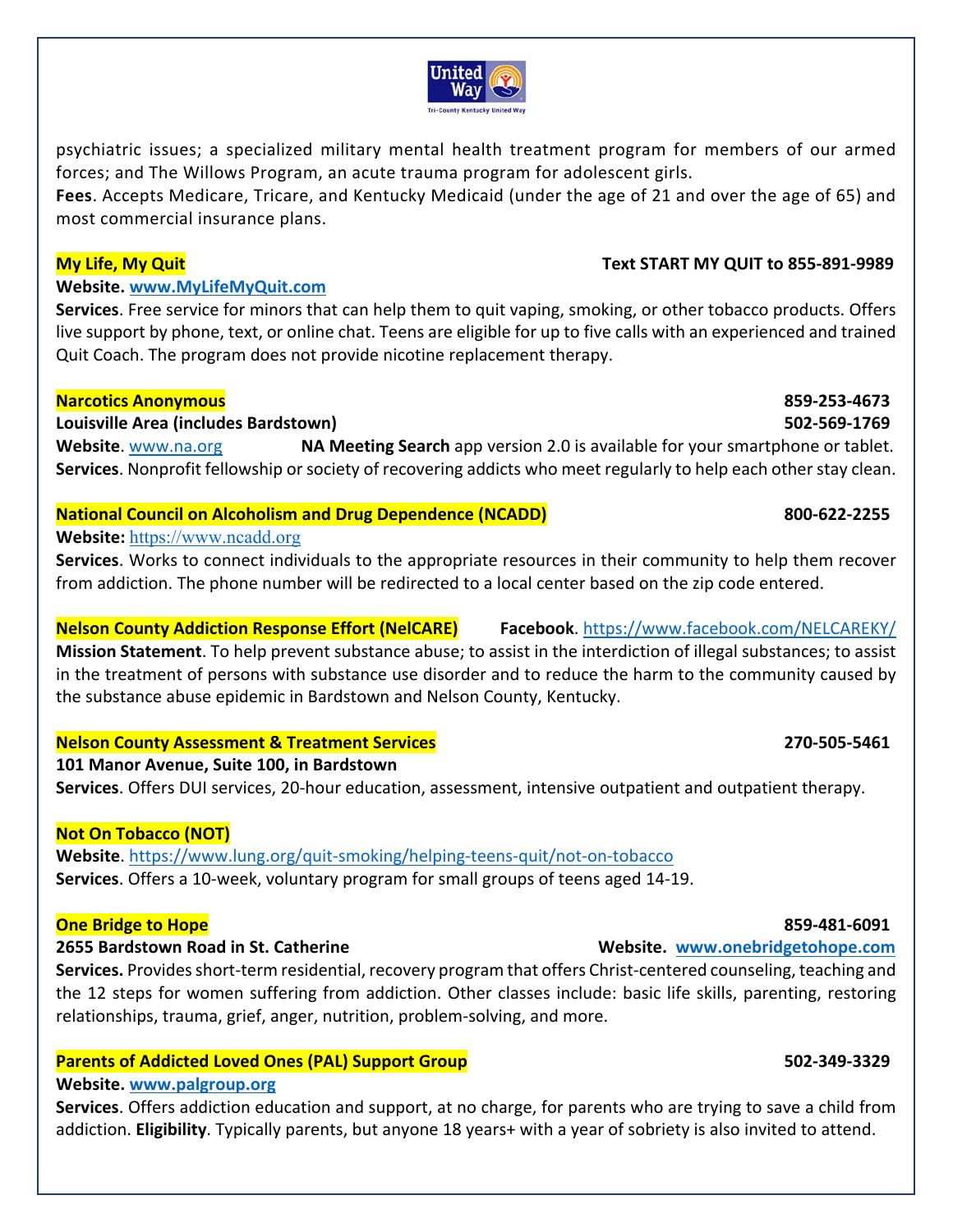### **Partnership for Drug‐Free Kids 855‐378‐4373 Text: 55753**

**Website:** https://drugfree.org (you can email a specialist from a form on the website).

**Services**. Free hotline provides one on one help for parents, family member, or caregiver that is looking for help with a child's substance abuse. Phones are answered by trained specialists

### **R.E.A.C.H Program 502‐350‐7368**

### **114 North 4th Street, Suites 9 and 12, in Bardstown Website. www.reachtorestore.org**

**Services**. Private outpatient substance abuse & mental health treatment center. Offers Helping Men Recover, Driving Under the Influence services, Individual, Group, & Family Therapy, Anger Management and Parenting.

### **Robert Alexander Center for Recovery 502‐443‐9950**

### **130 Hope Street in Mount Washington Website. www.robertalexandercenter.com**

**Services**. A drug & alcohol rehab program that offers an evidence‐based, personalized, and supportive treatment, including detoxification, residential, partial hospitalization, intensive outpatient, outpatient, family therapy and program, and aftercare planning.

### **SITE (Strategic Initiative for Transformational Employment) 502‐681‐6216**

**Services.** Assists individuals active in their recovery from substance use issues. Provides valuable career services and works to cultivate second‐chance job opportunities with participating employers. Helps with work opportunities, tax credit, federal bonding, supportive services, success coaching, job entry and retention support, and access to peer support services. Sign up for services online at **http://ekcep.us/site**.

# **Substance Abuse and Mental Health Services Administration (SAMHSA) Help Line 800‐662‐HELP (4357)**

### **Website. https://www.samhsa.gov**

**Services**. Provides information that can help locate treatment options locally. The office is open Monday through Friday from 8 a.m. to 8 p.m. EST.

### **Syringe Service Program (Needle Exchange) Website. www.ltdhd.org**

**Services.**  Provides access to sterile needles and syringes, safe disposal of used syringes, and other comprehensive harm reduction services. Offers: sterile injection supplies; disposal of used syringes; Hepatitis C testing; HIV testing; Hepatitis A vaccination; access to clinical services; referral to addiction treatment; and access to Narcan/naloxone. All services are anonymous and confidential. **Locations**:

### **Marion County Syringe Service Program 270‐692‐3393**

Marion County Health Center, 516 North Spalding Avenue in Lebanon on Wednesdays, 1:00‐4:30 p.m. **Nelson County Syringe Service Program 502‐348‐3222**

Nelson County Health Center, 325 South Third Street in Bardstown on Thursdays from 1:00 to 4:30 p.m.

### **The Addict's Mom (TAM)**

### **Website. www.Addictsmom.com Facebook.www.facebook.com/groups/TAMKentucky**

**Services**. Global online group that offers a safe place to share loving support, resources, addiction education, blogs, and scholarships to treatment. Embraces and connects mothers and other family members who are struggling with a loved one who suffers from addiction. Offers the opportunity for open, honest sharing of their experiences, sorrows, pain, challenges and victories with their children. Offers specialized groups to members: Grieving Moms, Grandparent to Grandparent, The Addict's Dad, Moms of Minors, and The Addict's Siblings.

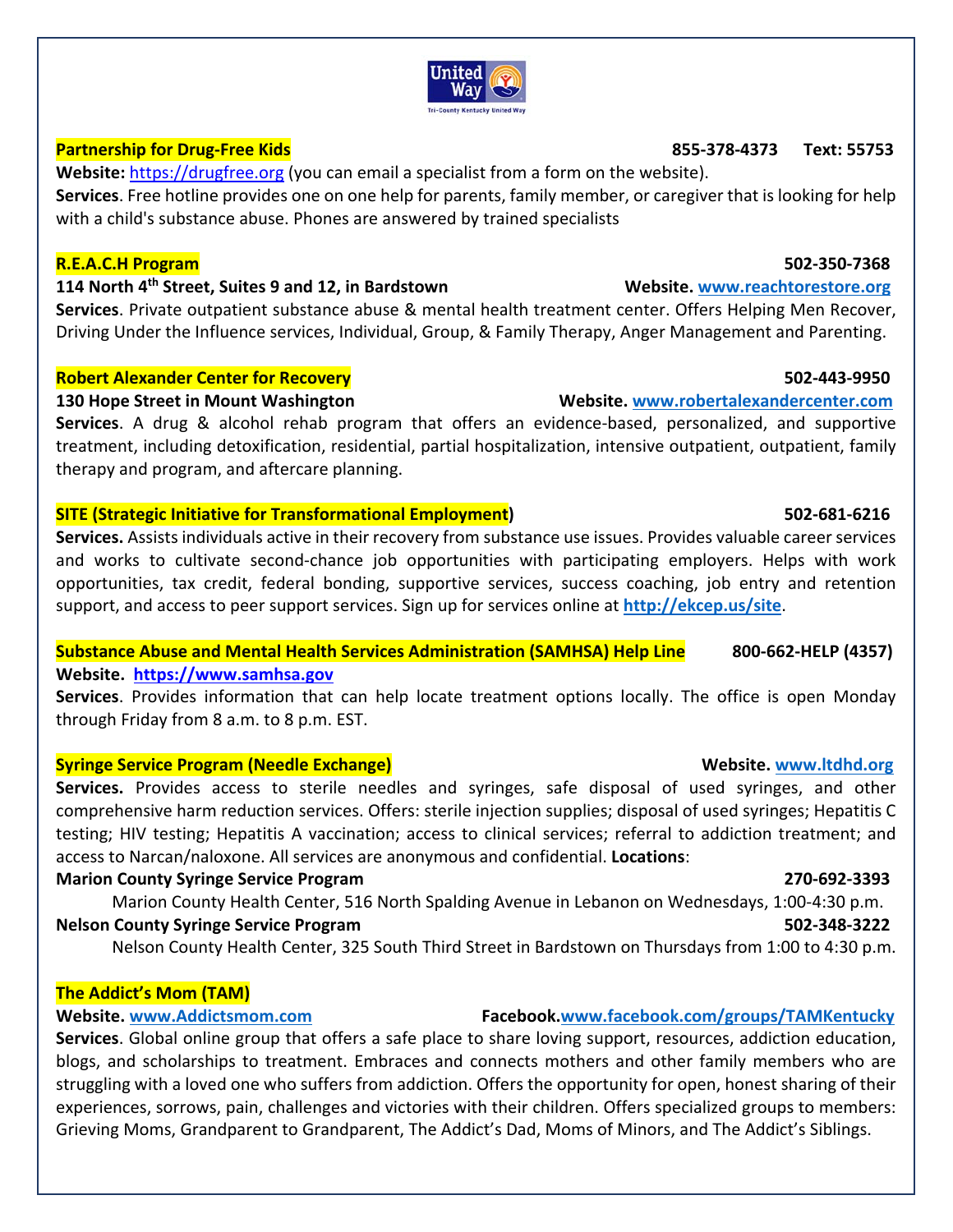

**The Coffee Club** – Lebanon **270‐307‐8341 or 270‐940‐0605 Services**. 12‐step meetings for AA, NA and Alanon

### **The Healing Place/Campbellsville 270‐789‐0176**

**Website. www.thehealingplace.org/campbellsville Services.** Offers substance abuse/inpatient/outpatient treatment.

### **The Ridge Behavioral Health System 859‐269‐2325 or 1‐800‐753‐4673**

**Website. www.ridgebhs.com Services.** Offers psychiatric and chemical dependency treatment.

### **The W.O.M.E.N. Project (Working On Meeting Employability) 270‐769‐1304 x1108**

### **1311 North Dixie Avenue, Elizabethtown, KY 42701**

**Services.** Works to eliminate barriers and improve employability, self‐sufficiency, and quality of life Provides substance abuse education, domestic violence education, advocacy, and case management to participants. Provides coordination with community partners to ensure that participants and their children receive treatment, support, and education services.

**Eligibility.** Women with dependent children in the home or with a reunification plan in place if children removed, who are experiencing substance abuse, domestic violence, and/or co-occurring mental health problems and are 200% below the poverty level.

### **Truth Initiative Text DITCHJUUL to 88709**

Website. https://truthinitiative.org/research-resources/quitting-smoking-vaping/quitting-e-cigarettes

### **United For Recovery 502‐348‐1879**

### **860 West Stephen Foster Avenue in Bardstown Website.** www.unitedforrecovery.org

**Services**. Provides assistance in locating individual or family resources and support for those impacted by substance use disorders. Free Casey's Law advocacy. Harm reduction education and support. Narcan assistance.

### **University of Kentucky Targeted Assessment Program**

**Services.** Free comprehensive assessments and support services to individuals to fully capture any barriers to self-sufficiency. Collaborate with other systems to engage participants in evidenced-based interventions. **Eligibility.** Nelson County resident with dependent child under 18 in their custody or a plan for reunification; suspected or confirmed barrier in one or more of the areas: mental health, substance abuse, intimate partner violence, learning issues, or other barriers to self‐sufficiency (i.e.‐ housing, employment, transportation); 200% or below the poverty guidelines; not a perpetrator of intimate partner violence or sexual abuse.

### **Voices of Hope 859‐303‐7671**

**Family Information & Support Line: 888‐Hope4KY (467‐3459) Website**. **https://www.voicesofhopelex.org Services**. Helps people in recovery stay in recovery by providing no‐cost support services, conducting research, and educating and advocating for the community.